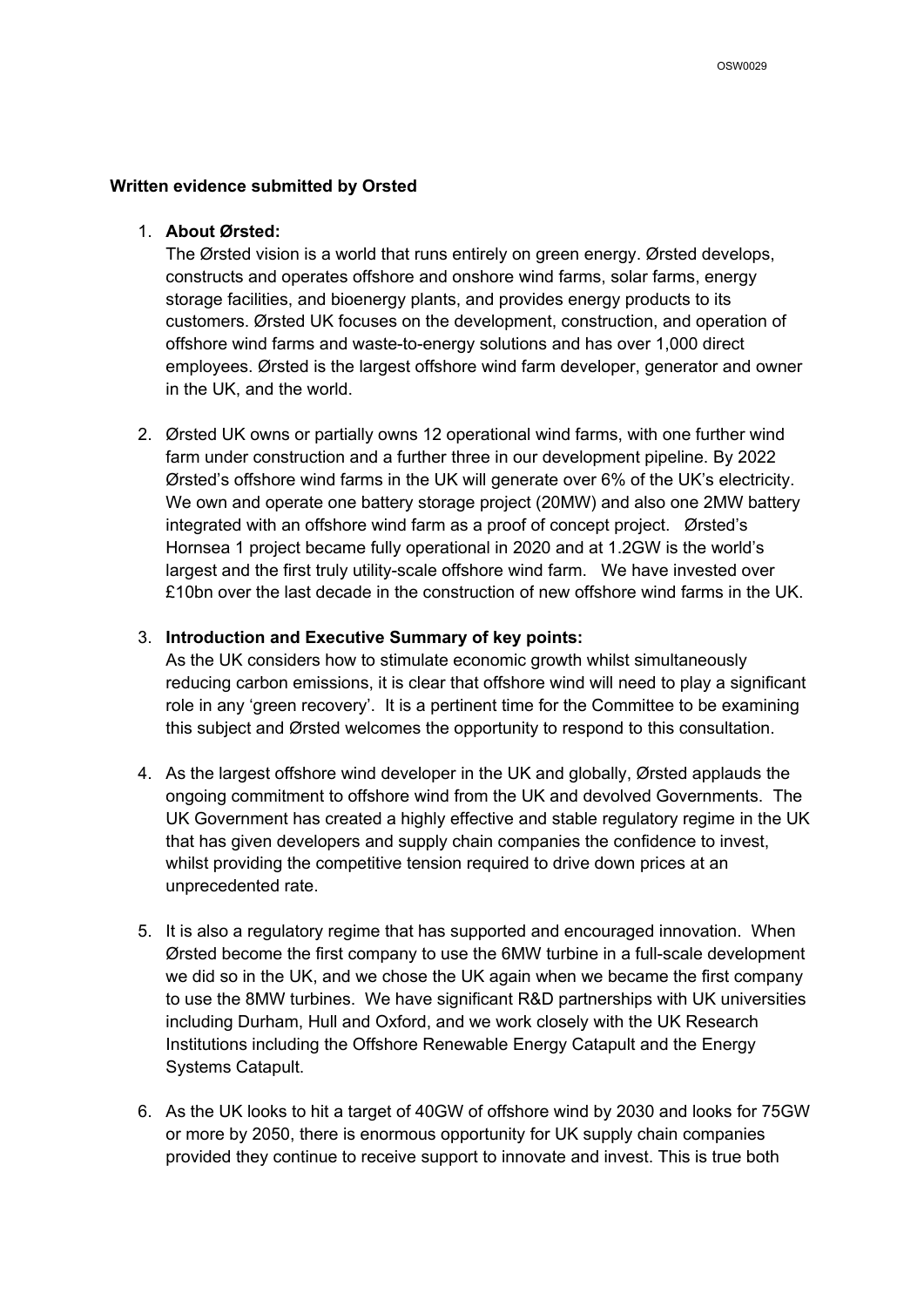fixed-bottom technologies that continue to develop at a phenomenal rate having already become the cheapest form of new-build electricity generation, and is also true for floating technologies that need support at the early stages of deployment in order to start their journey down the cost curve.

- 7. There is also a huge opportunity for UK companies to innovate in technologies such as renewable hydrogen and battery storage – technologies that are going to be key in enabling a low-carbon grid for the future. As a company that is already working with commercial partners and the UK Government to develop both these technologies, Ørsted believes that the UK is well place to become leaders in these fields.
- 8. Finally, in order to benefit from these new technologies, the UK will only deploy at a sufficient rate to reach 40GW by 2030 if it takes action to remove barriers. First and foremost this will require an update to the environmental framework; secondly it must make more seabed available for leasing; and thirdly it must continue to support work to adapt civil and military radar. All of these actions are achievable.

*How effective has the Government's offshore wind Sector Deal been in moving the sector towards becoming an integral part of a low-cost, low-carbon, flexible grid system and boosting the productivity and competitiveness of the UK supply chain?*

- 9. The offshore wind industry has demonstrated a remarkable reduction in cost to the point where the price of electricity from new projects is now cheaper than new-build gas, coal and nuclear generation. The industry has benefitted from consistent support from government and investment by supply chain companies and developers has been possible by the clear policy signals provided by government and a policy framework that has provided support for a developing technology whilst maintaining competitive pressure to reduce cost.
- 10. Ørsted greatly welcomed the Offshore Wind Sector Deal which built on the strong foundations of government support for the industry and set out an ambitious partnership between government and industry which will see offshore wind become the backbone of Britain's electricity system, generating at least a third of the UK's power by 2030. Ørsted strongly believes that both the process of negotiating the Sector Deal and the Deal itself has been hugely beneficial to encourage a relatively young and newly established industry to work even more closely with each other and that it enabled the industry and government to take a more strategic approach to the future of the industry.
- 11. Throughout the negotiations between the Offshore Wind Industry Council (OWIC) and the Government, OWIC was chaired by Benj Sykes, the Country Manager for Ørsted UK. The fact that Ørsted asked Benj to dedicate so much of his time and commitment to negotiating the Sector Deal, working with colleagues from other key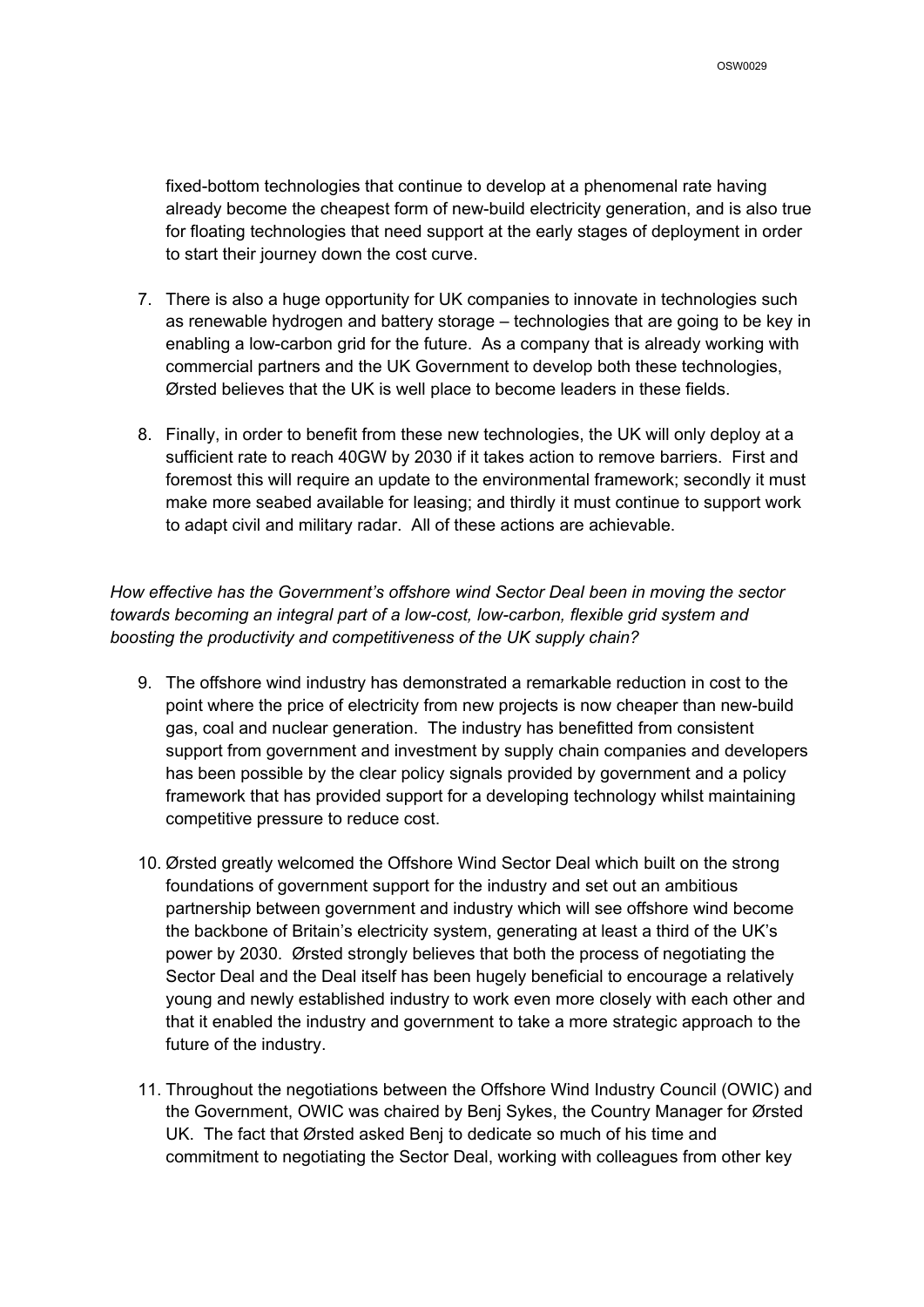companies in the UK industry, indicates the importance we placed on the process and on the outcome.

12. Ørsted believes that some of the successes of the Sector Deal to date include:

- The implementation of the Offshore Wind Growth Partnership, funded by developers, which focuses on supporting the UK supply chain to become more productive and competitive in the UK and the global markets, including funding for innovation in the supply chain.
- Collaboration between the industry and government departments and agencies to find a solution to ensuring offshore wind farms are compatible with civil and military radar.
- Ongoing cooperation between offshore wind clusters to share best practice on how to further leverage the economic benefit of offshore wind for regional economies.
- The initiation of a 'Barriers to Growth' group to remove regulatory and technical barriers to achieving greater deployment of offshore wind
- The fact that the UK Government felt confident to increase the target for offshore wind capacity to 40GW by 2030.
- 13. Future success, including progress on the creation of a flexible grid and on integrating offshore wind into a hydrogen economy, and progress on creating an environmental framework that will enable the sustainable build-out of 75GW or more of offshore wind in the coming decades, will require the continuing collaboration between government and industry.

## 14. **Sector Deal success - further developing the UK supply chain from a strong base:**

There are many success stories in the UK supply chain and the industry has already reached a UK content figure of almost 50% for the lifetime of a wind farm. The industry directly supports over ten thousand jobs with tens of thousands more in the supply chain and the number of jobs will multiply as the industry expands in the 2020s. Ørsted greatly welcomes the creation of the Offshore Wind Growth Partnership (OWGP) by the industry which will play an important role in the strengthening of the UK supply chain in the coming years. It is important that the UK and Devolved Governments build on the work of the OWGP by ensuring that infrastructure development, including port infrastructure, supports the needs of the growing UK industry.

# 15. **Sector Deal success - enhancing offshore wind support for regional economies:**

The UK is home to a number of offshore wind clusters that are having a significant impact on regional economies. In the last decade Ørsted has invested over £10bn in the development, and construction of UK offshore wind farms, contributing to the local economies of the areas in which we operate – the Humber, Liverpool, Barrow-in-Furness and Brightlingsea - and across the UK. For example, in the Humber, the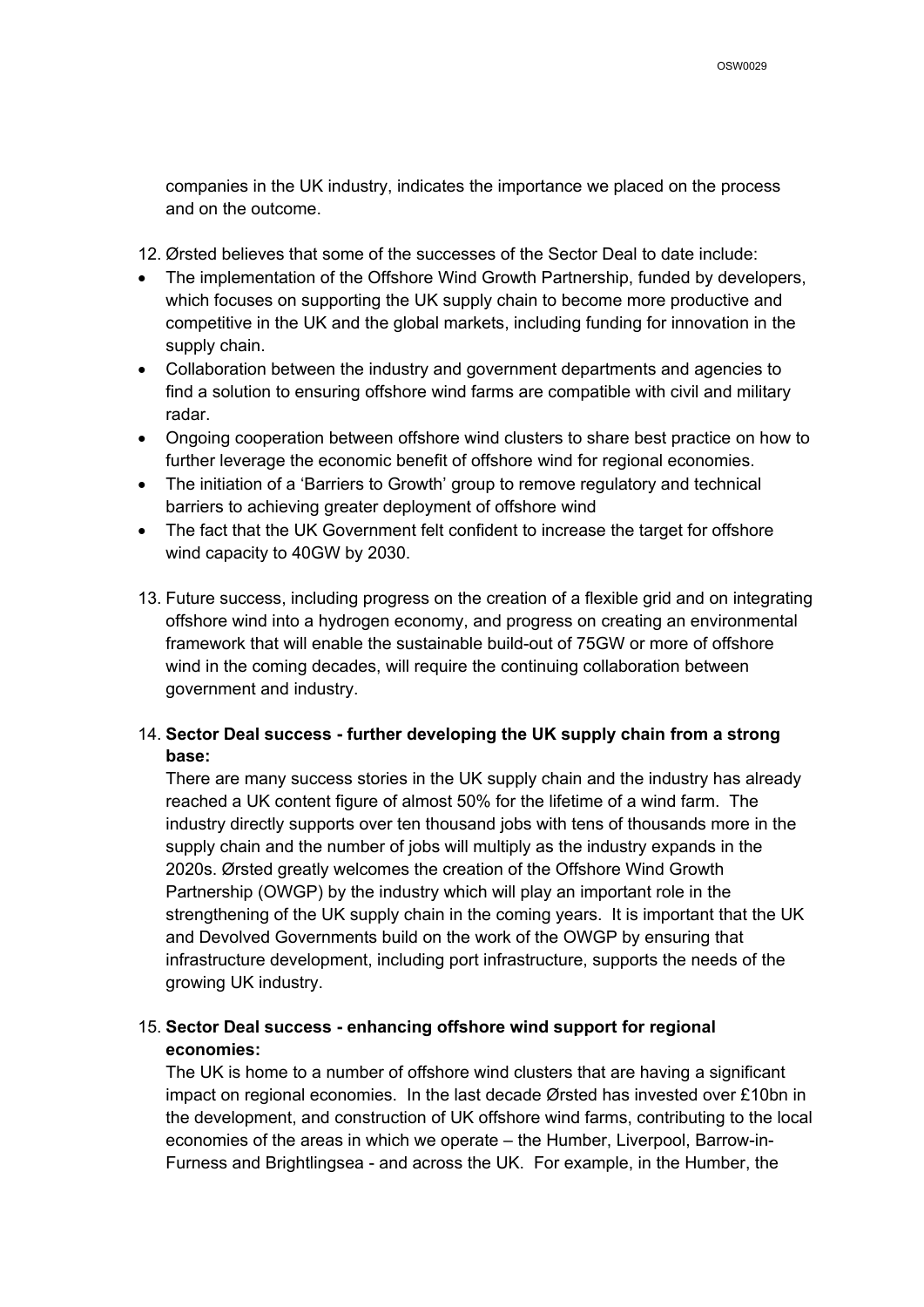location of Ørsted's largest Operations and Maintenance Hub, there is a world-class offshore wind cluster. In addition to Ørsted, Innogy has recently opened up new facilities and the Offshore Renewable Energy Catapult has also opened up an office to deliver innovation in operations and maintenance. There are numerous supply chain companies including those providing marine services, blade production facilities, and many more. The local LEPs are highly supportive and there are strong links with local and regional universities, education and training establishments and the local business community.

16. The creation of a low-carbon hub in one of the regions with the highest level of industrial emissions has also created opportunities for the offshore wind industry to be part of an integrated low-carbon energy system. That is to say that the industry will not only be the backbone of the electricity generation but will also play an important role in the decarbonisation of industry and of heat and transport via the generation of hydrogen. Creating a strong and vibrant UK supply chain remains a priority of the UK offshore wind industry, but it should also be noted that it will be providing low-cost energy that will support UK industry and businesses across the UK economy.

### 17. **Sector Deal success - developing grid flexibility and energy storage:**

A key part of the Sector Deal has been the focus on both the creation of a flexible electricity grid designed around variable renewable generation, and the integration of offshore wind and other renewable generation into the wider energy system including heat, transport and industry. Under the Sector Deal the industry, the UK and Devolved governments and academia have come together to create the 'Solving the Integration Challenge' working group, led by the Baroness Brown of Cambridge. The growing capacity of renewable energy on the grid requires the development of technologies that provide flexibility and storage capability, including battery storage and hydrogen. The Sector Deal has been successful in increasing the level of cooperation between industry, academia and government, but its future success will require co-funding into R&D from government and a focus on regulatory support for new technologies and services that will accelerate the transition of the electricity grid to one designed around offshore wind and renewable generation.

18. The pathway to the creation of a flexible grid and the extent to which offshore wind and renewable hydrogen will fulfil their potential to support the decarbonisation of industry, heat and transport also depends on government policy beyond the Offshore Wind Sector Deal. Ørsted was greatly encouraged by recent government policy support for the role of hydrogen in decarbonising industry and alongside our partners, ITM and Element Energy, are developing a full FEED study for a project to create renewable hydrogen from one of our wind farms to be used by an industrial partner in the Humber (Philips66). We will respond further on this point in our response to the Committee's inquiry on hydrogen as a low-carbon energy source.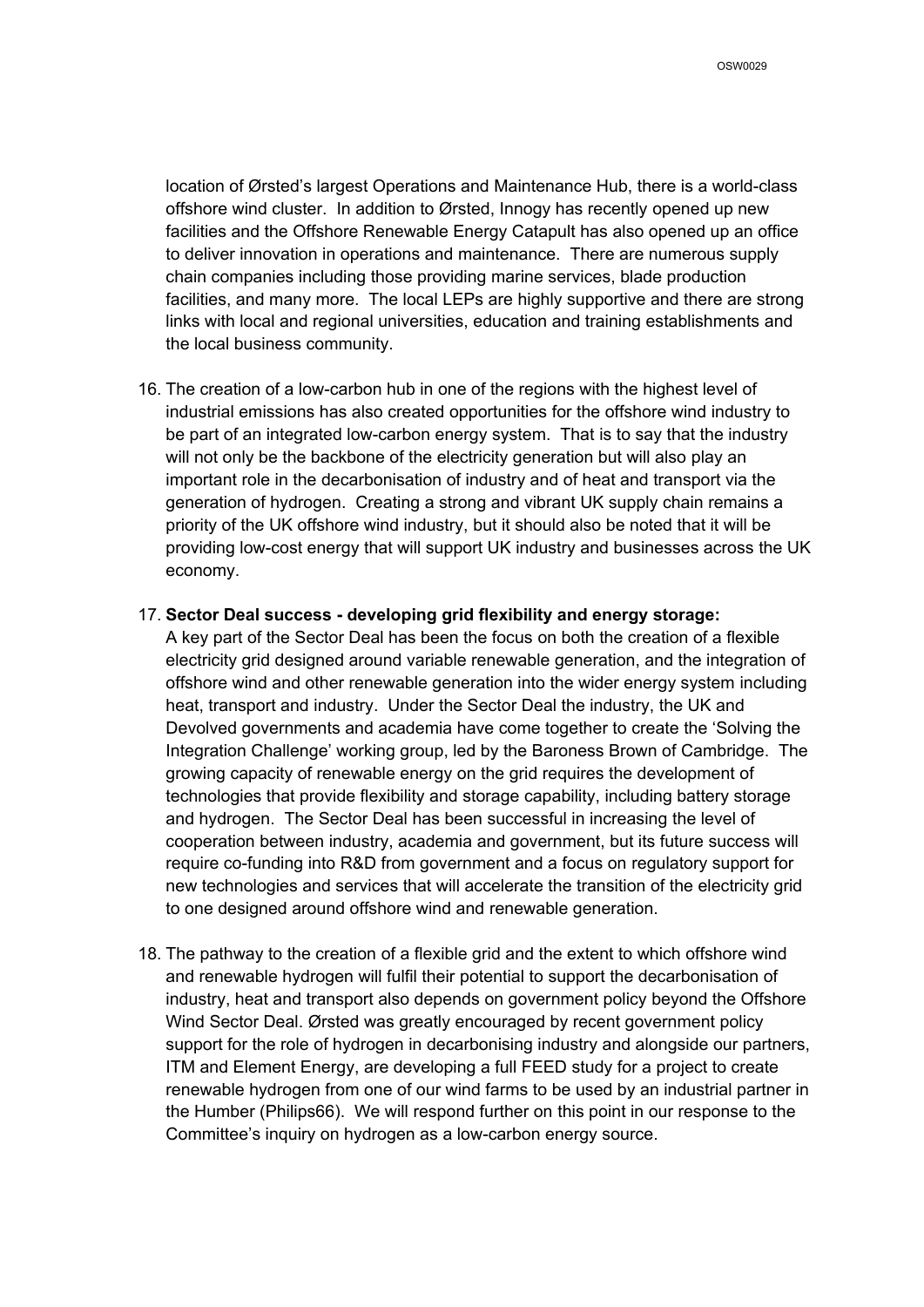*What level of output can the sector deliver in the UK, and what Government support would be needed to achieve this?*

- 19. The UK Government's target of 40GW by 2030, enough to meet more than a third of Britain's electricity demand, is ambitious but achievable and gives a clear steer to UK supply chain companies of the opportunities in the UK. Equally as significant is the growing potential of the European and global offshore wind markets. Bloomberg NEF predicts a huge expansion in the global market with public offshore wind targets totalling 175GW of offshore wind installed by 2030<sup>1</sup> and the potential for continued exponential growth beyond 2030 as more and more countries become interested in the technology.
- 20. Looking beyond 2030, the Committee on Climate Change recommended that the UK would need 75GW of offshore wind by 2050 in order to achieve a cost-efficient pathway to net zero. Given that their analysis was based on a price for offshore wind far higher than the £39.65/MWh<sup>2</sup> achieved in the 2019 auctions, it is reasonable to predict that the UK may well choose to have a far higher capacity of offshore wind by 2050. Ørsted believes that a capacity nearer to 100GW will be required if the UK is to meet its decarbonisation targets on a lowest-cost pathway. In the global market, given that offshore wind is the cheapest option for utility-scale low-carbon generation, it is reasonable to predict a substantial expansion of the technology beyond 2030. As we discuss below, a number of regulatory and technical barriers need to be overcome to achieve this level of deployment, particularly the development of a new environmental framework, but we firmly believe that it is possible to achieve this.
- 21. All of this points to the huge opportunity for UK supply chain companies with an increasing demand for offshore wind development throughout the 2020s and beyond.

## 22. **Enabling 40GW by 2030 - government support required:**

There are also a number of policy areas that need to be unblocked by the UK Government if it is to reach its 40GW target by 2030 and increase deployment beyond this date. Without these changes, projects could encounter significant delays, which in turn will impact on UK supply chain companies. The Government has committed to taking a cross-departmental approach to reaching net zero and enabling 40GW of offshore wind by 2030 requires a joined-up approach.

23. **An update to the environmental framework is essential to reach 40GW – a joined up approach is required**

The current environmental framework is largely fit for purpose. However, BEIS and Defra and its agencies need to work together to update the environmental framework

<sup>1</sup> Bloomberg New Energy Finance 2019 New Energy Outlook

<sup>2</sup> Auction Round 3 results: 2012 prices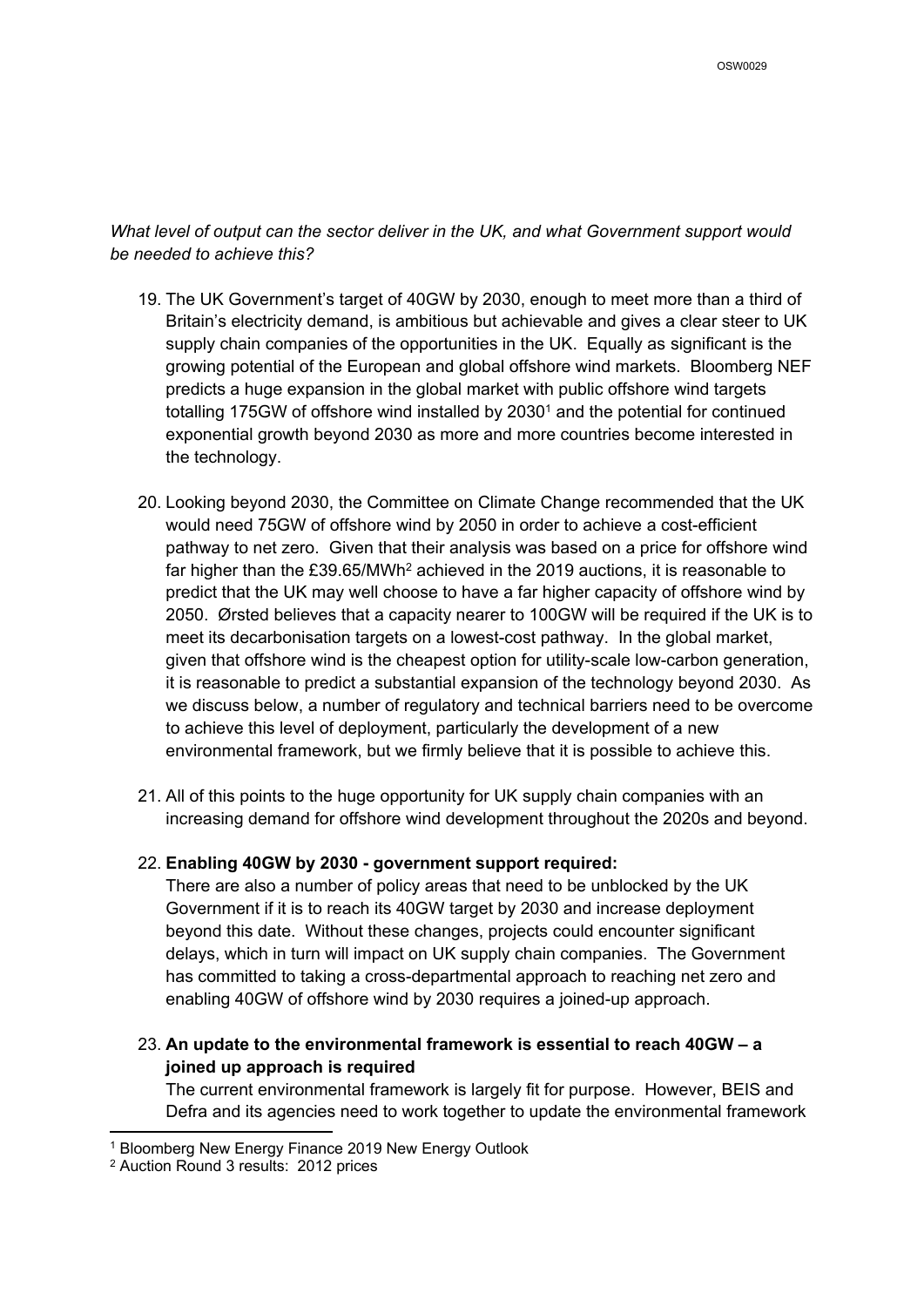to enable the sustainable development of offshore wind as the current interpretation and guidance risks inadvertently delaying and halting many projects despite the projects having minimal environmental impact on the wider marine environment. The current framework should be updated in two ways. Firstly, to clarify that offshore wind development should be allowed without the need for compensatory measures when there is no long-term substantial impact on sensitive environments. Secondly Defra should issue clear guidance on compensatory measures that can be adopted by projects if it is concluded that they will have an adverse effect on the integrity of a designated site. The need to develop the environmental framework to enable the sustainable development of offshore wind and to create clear, workable and flexible guidelines for developers is the most important supporting action that government can take. Otherwise there is a risk that the current framework will unintentionally block and delay a significant amount of deployment in the coming years.

## 24. **Radar:**

Secondly, the UK Government needs to continue to support the development of military and civil radar systems that are compatible with the ongoing expansion of offshore wind. This work has already started, and the positive engagement of the MoD is very much welcomed by Ørsted, as is the Government's recently announced £2m innovation competition<sup>3</sup>.

## 25. **Additional seabed leasing:**

Thirdly, both the UK and the Scottish Governments need to consider further seabed leasing rounds to ensure there is a sufficient pipeline of projects in the coming decades.

## 26. **Resource for Defra's Agencies:**

There is a thorough and robust consenting process for the consenting of offshore wind farms. This process requires substantial input from statutory consultees, particularly from Natural England and the Marine Management Organisation, both of which have Defra as their parent government department. As the number of offshore wind farm developments going through the consenting process increases, it is essential that these bodies receive sufficient resource to analyse applications made under the consenting process and to make recommendations to the Planning Inspectorate.

## 27. **Support for UK companies:**

To ensure that UK companies, and therefore UK workers and communities, are able to make the most of these opportunities it is important for the Government and the industry to work together to support UK companies to increase productivity and be competitive in the UK and global markets. The support provided by the Offshore Wind Growth Partnership has already been discussed above, but there are a number

<sup>3</sup> [https://www.gov.uk/government/news/dasa-seeks-innovative-ideas-to-mitigate-radar-risk-of](https://www.gov.uk/government/news/dasa-seeks-innovative-ideas-to-mitigate-radar-risk-of-windfarms)[windfarms](https://www.gov.uk/government/news/dasa-seeks-innovative-ideas-to-mitigate-radar-risk-of-windfarms)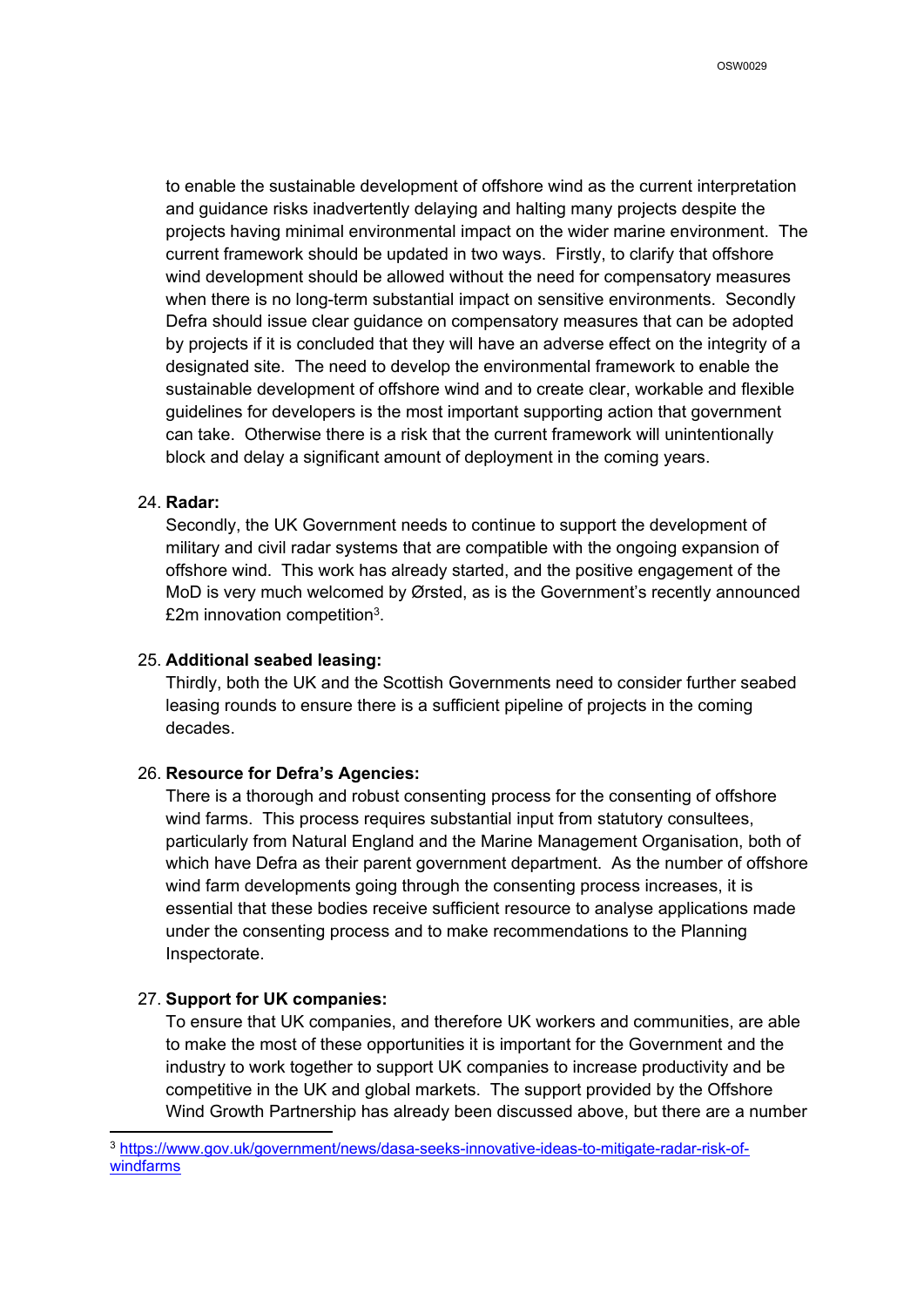of other actions that the UK Government should either expand or initiate to support the UK industry: R&D support at all TRL levels; support for UK companies in the export markets including UKEF support and DIT support to develop the international market and support UK companies in new and existing markets; infrastructure support, particularly at ports and if the UK Government chooses to adopt free ports this policy should support the expansion of facilities for offshore wind in one or more relevant ports in the UK.

## *How might the UK take advantage of further technological advances in offshore wind technology, particularly in relation to floating arrays?*

*What support does the sector require to keep pace with the most cutting-edge innovations, such as in blade technology? What does the supply chain need?*

- 28. Innovation has been key to the offshore wind industry's success and has enabled significant cost reductions. Larger turbines and larger wind farms further from shore have enabled significant cost reductions through economies of scale, standardisation and increased efficiencies. Further technological advances across the sector have the potential to further reduce the cost of offshore wind. If the UK continues to be at the forefront of innovation in offshore wind, UK industry could benefit from exporting these new technologies to the growing global market.
- 29. Many of the latest technological developments in offshore wind now seen extensively in the global offshore wind market have been trialed or deployed commercially for the first time ever in the UK. For example, Ørsted was the first developer to deploy the Siemens 6 megawatt (MW) turbines at our Westermost Rough offshore wind farm in 2015, following a successful trial at our Gunfleet Sands offshore wind farm, and the first to deploy the MHI Vestas 8MW turbines at our Burbo Bank Extension offshore wind farm in 2018.

## 30. **Collaboration between industry, academia and Research Institutions:**

The industry already has strong collaborations with academic and Research Institutions. Ørsted and other leading developers have co-funded, alongside government, work with academic institutions within Carbon Trust's Offshore Wind Accelerator programme as well as with the Offshore Renewable Energy Catapult. A recent example of collaboration is that between Ørsted, Siemens Gamesa and the universities of Sheffield, Durham and Hull as part of the £7.64 million EPSRC Prosperity Partnership (£2.5 million provided by Ørsted). We have created a 5-year collaboration focused on fundamental research problems at early Technology Readiness Level stages, including wind turbine designs and blade erosion and inspections. Another example is Ørsted's five-year research agreement with the University of Oxford, to optimise the design of foundation structures for offshore wind turbines.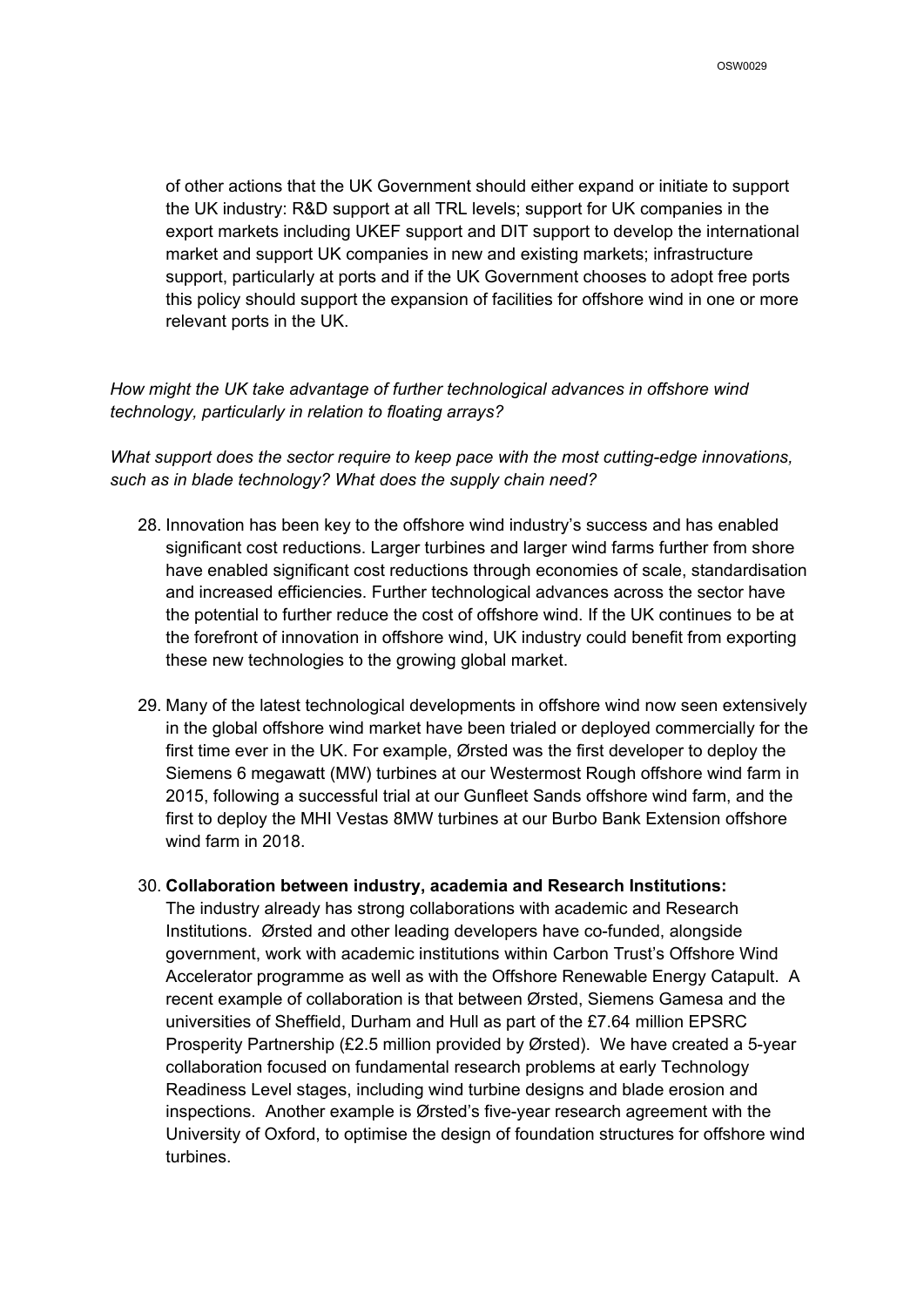31. Working with innovative supply chain companies:

The industry is continuing to work with innovative supply chain companies. As the Whitmarsh Review noted, in addition to the companies already within the sector, there are numerous companies currently focussed on other sectors who could offer innovative solutions to the offshore wind industry. One recent example from Ørsted is our collaboration with Scotland-based Pict Offshore to develop a game-changing technology for offshore wind operations and maintenance which is set to improve safety and reduce costs across the whole industry. The new motion-compensated hoist will provide Operations and Maintenance teams with ladder-free access to offshore wind turbines, improving safety. Pict Offshore received funding from Scottish Enterprise, and it is important that government continue to offer support for innovative companies in the early stages of product development.

### 32. **Future opportunities related to reducing carbon intensity:**

**In addition to ongoing innovation in the industry as it moves to reduce its own carbon footprint**. Ørsted is already working with UK suppliers to bring forward new innovations. For example, we have partnered with CWind on the world's first hybrid powered Surface Effect Ship (SES) for our Borssele 1 and 2 offshore wind farms in the Netherlands. The vessel which will be built by leading UK boat builder, Wight Shipyard Company, was developed in response to an industry-wide push to develop and deploy innovative technologies that reduce  $CO<sub>2</sub>$  emissions. This is also an example of the opportunities available for UK supply chain companies in the global market.

#### 33. **Floating wind:**

Floating wind is an exciting new technology and Ørsted is confident that floating offshore wind will, with the right support, become cost competitive in the medium term. We support proposals within the recent consultation on Auction Round 4 that would move fixed-bottom offshore wind to its own pot, enabling floating wind to compete in the developing technologies pot. Cost reductions in onshore and offshore wind were achieved through deployment, and making support for floating wind available now is key to enabling floating wind in the future. However, we believe fixed-bottom offshore wind will remain the technology of choice for large-scale deployment in the 2020s, while floating wind is developed to a point where it is costcompetitive.

## 34. **Infrastructure investment:**

As the industry moves to using larger turbines, it is important that the UK's port and other infrastructure develops in order to ensure that the UK can host supply chain companies and manufacturers that are capable of working with the larger components.

#### 35. **Grid flexibility – essential to reach higher capacities:**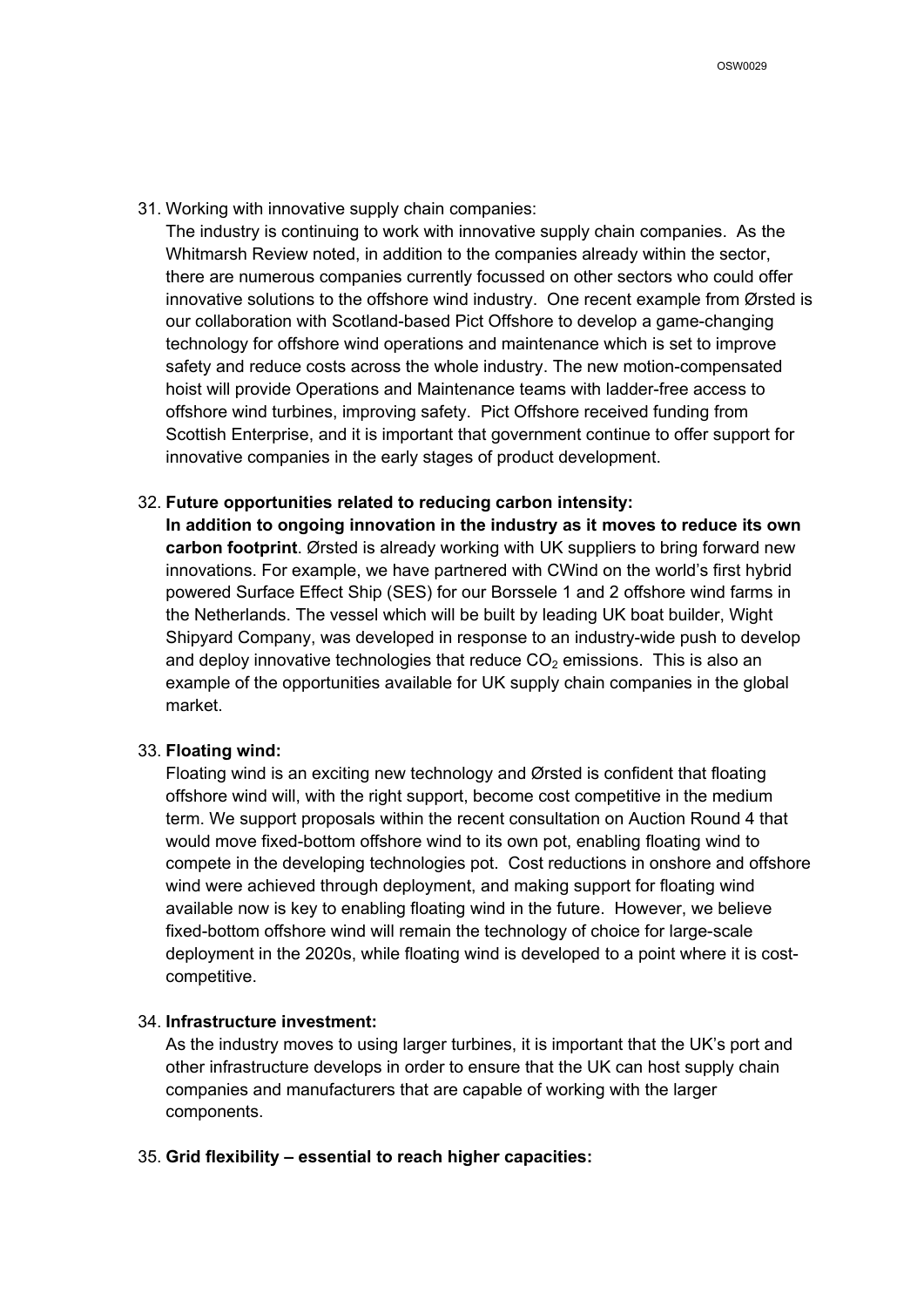In addition to innovation related directly to offshore wind, innovation in technologies that provide flexibility will be key to support the transition to a low-carbon grid. This includes technologies related to storage that support variable generation from renewables, particularly battery storage and renewable hydrogen. We are aware that the Committee has launched a separate inquiry into hydrogen, but it is worth noting that R&D and regulatory support to develop renewable hydrogen production (i.e. production via electrolysis using electricity from offshore wind or other renewable generation) is a key component in the transition of the electricity grid to a renewablesdominated grid and is also vital to the decarbonisation of industry and transport and heat. The UK has the opportunity to be a lead developer in electrolysis and the deployment of renewable hydrogen.

36. The opportunity that these technologies offer is not just as a stand-alone solution, they also have potential to be co-located and embedded in offshore wind generation. It is important that the UK Government and regulator enable the commercial development of co-located battery and hydrogen production. The Government should be applauded for the funding programmes it has initiated under the Industrial Decarbonisation Challenge. It is important that there is funding and regulatory support for the deployment of renewable hydrogen in order to start the journey that will lead to significant reductions in price in the long run.

## *What is the UK industry doing to promote the sustainability of offshore wind arrays throughout their entire life-cycle from development through to decommissioning, and to improve maintenance and end-of-life repair?*

37. Ørsted believes that the greatest threat to the marine environment is climate change. Offshore wind could be instrumental in limiting the negative consequences of climate change and the threats it poses to the environment through the provision of largescale, low-cost renewable generation. It is possible to build out 40GW of offshore wind by 2030, and 75GW or more by 2050, sustainably and with minimal long-term impact on the marine environment. However, government, industry and other environmental bodies urgently need to work together to update the environmental framework, and to provide clear guidance on derogations and on appropriate compensation measures under the Habitats Directive. This will enable the sustainable build out of sufficient capacity of offshore wind to help the UK meet its decarbonisation targets whilst still protecting the marine environment.

### 38. **Strong protections under the current consenting regime:**

The offshore wind industry in the UK is heavily regulated. Before any offshore wind farm can be built, developers are required to carry out an Environmental Impact Assessment (EIA) and consult extensively with statutory bodies, environmental NGOs and local communities before they apply for development consent. Developers will be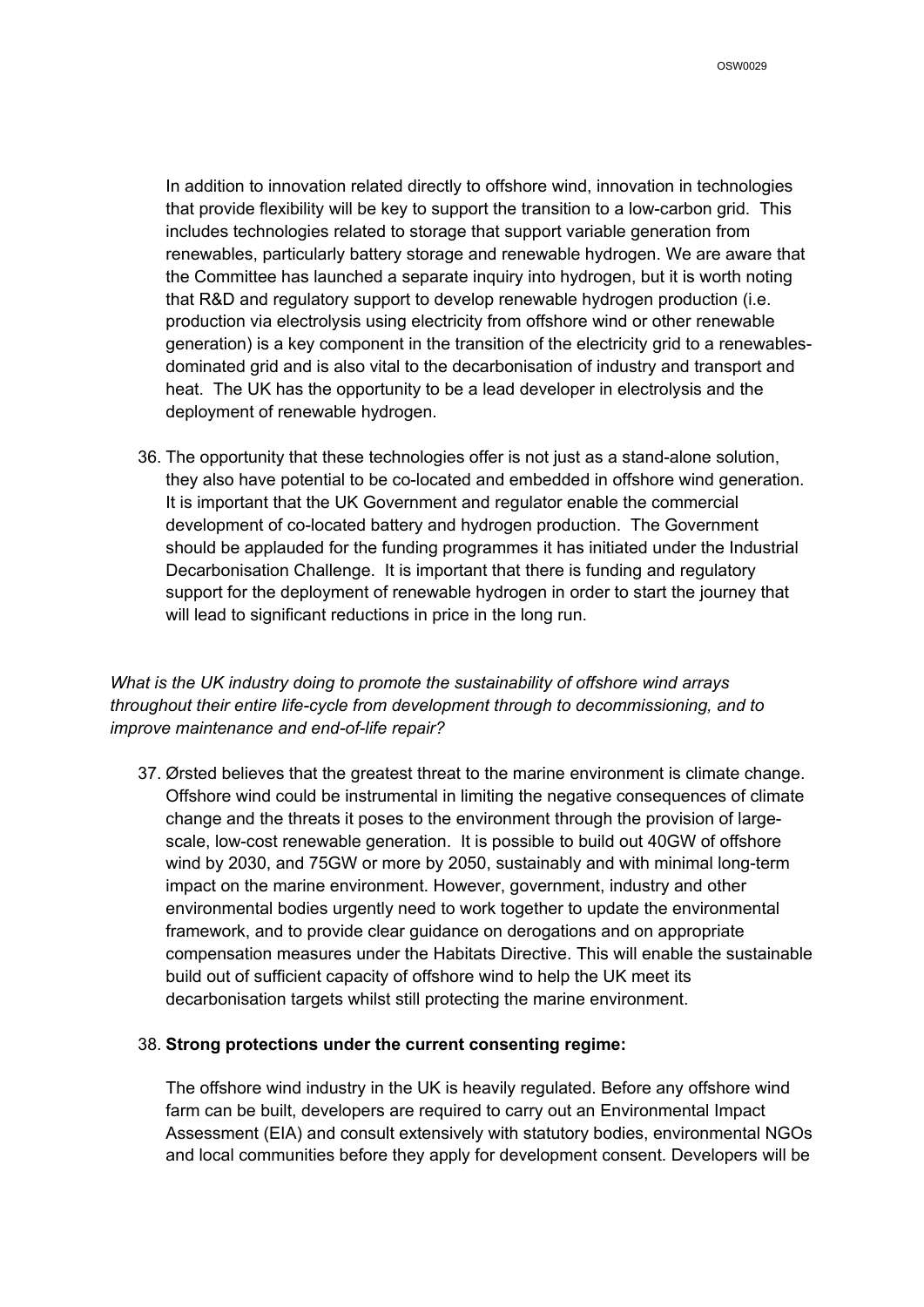challenged on all aspects of their applications during the pre-application consultation period and formal examination process and must be able to demonstrate that they have listened and taken on board feedback, to mitigate any potential harm. Once consented, the developers must construct and operate their wind farms in accordance with the awarded consent. While we believe that the cumulative longterm impact of offshore wind on the marine environment is small, we are keen to work closely with government and others to explore meaningful actions that we can take that will benefit marine ecosystems.

### 39. **A sustainable supply chain:**

During the last decade, Ørsted has Ørsted has transformed its business from fossil fuels to green energy, reducing our scope 1 carbon emissions by 86% at the end of 2019 compared to 2006. We are determined to continue to reduce our emissions and have set ourselves the target of achieving carbon neutral operations by 2025. We are also embarking on the next phase of our decarbonisation journey to address the carbon emissions across our entire carbon footprint. Earlier this year, we set ourselves the target to cut our energy trading and supply chain emissions (scope 3) in half by 2032 and reach net-zero emissions across the company's entire carbon footprint by 2040.

40. In order to meet our target, we recently launched our supply chain programme which aims to engage our strategic suppliers in the most carbon-intensive categories of our supply chains: the manufacture of wind turbines, foundations, substations and cables. Many of the low carbon technologies needed to decarbonise our supply chain are not yet cost-efficient or available at scale. There is therefore an opportunity for UK suppliers to innovate in space, which will help them to stay competitive in the future. The UK Government's support for the decarbonisation of industry is welcomed, including its support for low-carbon hydrogen.

## 41. **Decommissioning:**

Wind turbines currently have a recycling rate of 85-90%. The majority of materials, such as steel, other metals and concrete can be recycled by existing recycling systems. Other parts, particularly the composite blades, are more challenging. The industry is working with the chemicals and composites industries to develop improved solutions that will benefit the onshore and offshore wind industry, and other industries that use composite materials.

*How well is the UK industry managing the environmental and social impacts of offshore wind installations, particularly on coastal communities with transmission-cable landing sites?*

42. Climate change is one of the largest threats to the environment both locally and globally and tackling it will require timely change at an unprecedented scale. Building renewable energy technologies like offshore wind at scale will help to protect natural ecosystems from the consequences of climate change. However, this build out needs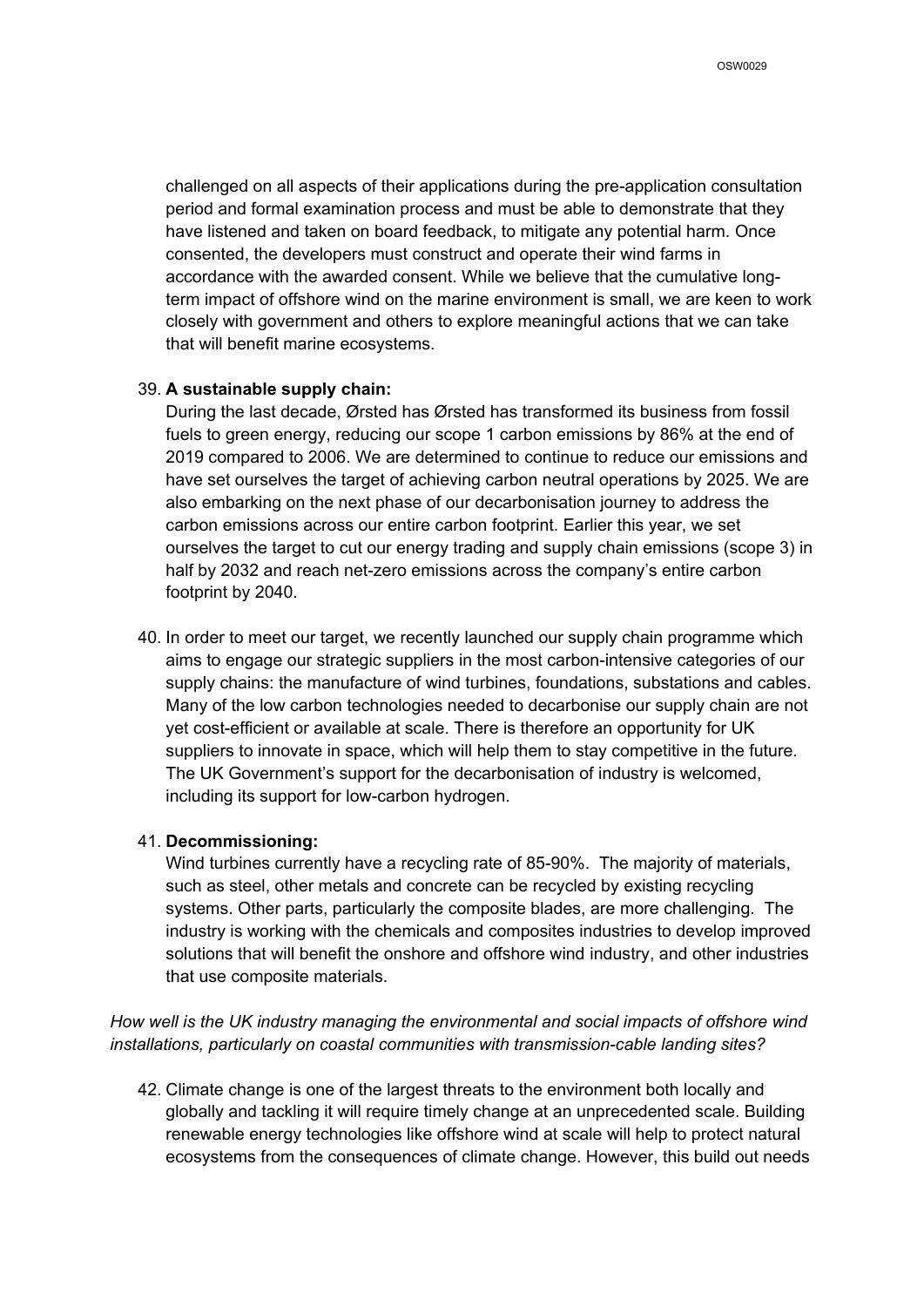to be done sustainably, in a way that balances with the need to protect the natural environment, the interest of other industries and the impact on local communities.

- 43. The UK industry is operating within a regulatory and planning regime that, on the whole, has been successful in ensuring that the development of offshore wind farms has been environmentally and socially responsible. However, there has been a rapid increase in the rate of deployment of the technology and the regulatory regime therefore needs to develop to adjust to this new situation. Two changes, in particular, are necessary. Firstly, a more strategic approach to connecting offshore wind farms to the transmission grid needs to be developed as soon as possible to reduce the impact of onshore construction on some communities. Secondly, a new marine planning framework is required to ensure that a technology that is vital to tackling climate change can develop sustainably with minimal impact on the marine environment.
- 44. Before any new offshore wind farm can be built it must go through a rigorous planning process under the Planning Act 2008. The process is front-loaded, and developers must consult extensively with statutory nature conservation bodies and local communities on draft proposals prior to applying for development consent. During this pre-application phase, the potential environmental and social impacts are assessed based on the maximum design scenario, and adjustments made to proposals to minimise any potential adverse effects. All elements of the application are then further scrutinised during the formal examination, which is conducted by an independent examining authority, before a recommendation is made to the Secretary of State as the decision maker.
- 45. It should be acknowledged that developers make substantial efforts to limit the environmental and social impacts of offshore wind. Ørsted's experience is that the impact can be greatly reduced through sensitive placement of infrastructure, refinements to the project design and management measures. All cabling is buried and whilst there is disruption during the cable installation process, the only long-term infrastructure that is visible above land is the substation next to the national grid substation (and booster station if required) along the cable route. Developers will consult extensively on the proposed cable route and substation location(s) and will adjust their plans where feasible based on feedback. Construction management plans are also developed and approved by the relevant local authorities to ensure that the disruption to local communities is kept to a minimum.
- 46. The industry is working collaboratively with government and wider stakeholders to address strategic deployment issues, including the onshore and offshore transmission regime, and cumulative environmental impacts both in the marine and onshore areas.
- 47. **A more strategic approach to connecting offshore wind to the grid:**